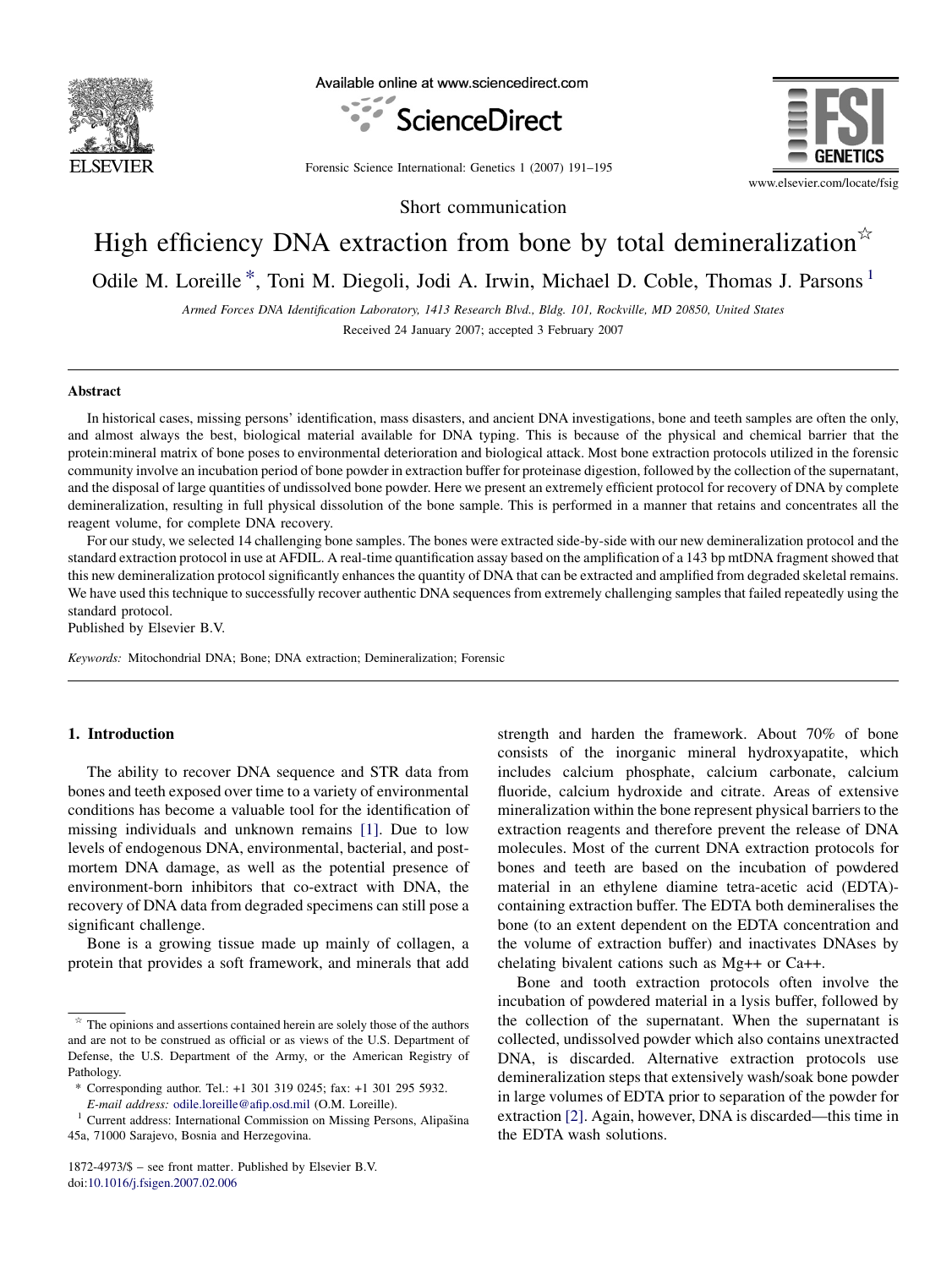<span id="page-1-0"></span>Here, we present a highly efficient protocol for the recovery of DNA by full demineralization, resulting in full physical dissolution of the bone powder and quantitative recovery of all DNA released by the complete demineralization procedure.

## 2. Materials and methods

DNA extraction, PCR set-up and work was performed in a dedicated ancient DNA laboratory according to generally accepted safety and ancient DNA guidelines: the personnel involved wore disposable masks, lab suits, and sterile latex gloves. All equipment for DNA extraction was cleaned with a 20% bleach solution and UV irradiated at 254 nm in a cross-linker for 20–45 min. Additionally, all real-time and STR PCR set-up was performed in a separate laboratory facility.

## 2.1. Bone samples

Fourteen human bones in various states of preservation, ranging in age from 5 to 100 years post-mortem, were selected for study. Six of these bones had previously been extracted following the protocols of the Armed Forces DNA Identification Laboratory (AFDIL) and successfully sequenced [\[3\]](#page-4-0).

## 2.2. Pre-treatment of samples

Each sample was extensively sanded using an aluminium oxide sanding stone attached to a dremel tool (Dremel: Racine, WI). The entire surface of the bones was completely sanded to remove potential exogenous DNA. Then the samples were sonicated in 20% bleach for 5 min. Following the bleach wash, the bones were rinsed in UV-irradiated water and then sonicated for five additional minutes in UV-irradiated water. A final sonication wash was performed using 100% ethanol, and the bone was placed in a sterilized fume hood to air-dry overnight.

#### 2.3. Physical and chemical breakup

The next day the samples were equally divided and powdered using two different techniques. Five of the 10 samples were powdered in a cryogenic impact grinder (CertiPrep 6750 Freezer Mill, Spex/Mill, Spex, Metuchen, NJ) following the manufacturer's instructions. One sample was powdered in a sterilized Waring MC2 blender cup (Warring:- Torrington, CT) and 1.0/1.2-L laboratory blender mortar. The remaining four samples were powdered using both methods (Table 1).

For each sample, bone powder was extracted using the AFDIL casework protocol as described in Edson et al. [\[3\]](#page-4-0). Briefly, this protocol entails incubation of approximately 1–2 g of bone powder in 3 mL of an extraction buffer (10 mM Tris, pH 8; 100 mM NaCl; 50 mM EDTA, pH 8.0; 0.5% SDS) and 100  $\mu$ L 20 mg/mL Proteinase K at 56 °C with a gentle agitation (overnight). The next day, an organic extraction procedure of the raw extracts was performed. Purification and concentration of the extracted DNA was carried out using multiple TE buffer (10 mM Tris; 1 mM EDTA, pH 7.5) washes in a Centricon 100 centrifugal filter unit (Millipore).

We have previously determined (data not shown) that for each gram of powder, 15 mL of EDTA 0.5 M was necessary to completely dissolve the bone powder. In this study, we compared the AFDIL casework and the total demineralization protocols, using between 0.6 and 1.21 g of finely ground bone powder (Table 1 (already described above)). For each sample extracted using the demineralization buffer, the bone powder was incubated overnight in 9–18 mL of extraction buffer (EDTA 0.5 M,  $1\%$  lauryl-sarcosinate) and 200  $\mu$ L of 20 mg/ mL Proteinase K, in a rotary shaker at  $56^{\circ}$ C. DNA was extracted with an equivalent volume of phenol/chlororm/ isoamyl alcohol (25:24:1). The supernatant was concentrated to a volume slightly less than 2 mL using Centrifugal Filter Units (30 kDa, Amicon Ultra-15, Centricon+20, or Centriplus from Millipore). The remaining 2 mL of DNA extract were transferred into a Centricon 30 centrifugal filter unit (Millipore) and washed three times with irradiated water (UltraPure<sup>TM</sup>

Table 1

Treatments and relative quantities of mtDNA detected in samples extracted either by total demineralization or casework protocols

| Samples | Freezer mill method |                     |             | Blender cup method |                     |             |  |
|---------|---------------------|---------------------|-------------|--------------------|---------------------|-------------|--|
|         | Bone powder $(g)$   | A, demineralization | C, casework | Bone powder $(g)$  | B, demineralization | D, casework |  |
|         | 1.02                | 54                  | 6           | 1.0                | 33                  | 6.          |  |
|         | 1.0                 | 79                  |             | 0.8                | 56                  | <b>NR</b>   |  |
|         | 1.0                 | 42                  |             | 1.02               | 43                  | 6           |  |
|         | 0.6                 | 2.5                 | 0.8         |                    |                     |             |  |
|         | 0.9                 | 34                  | 0.9         |                    |                     |             |  |
| 6       | 1.0                 | 10,668              | 2379        |                    |                     |             |  |
|         | 1.0                 | 393                 | 158         |                    |                     |             |  |
| 8       | 1.02                | 125                 | 42          | 1.21               | 400                 | 36          |  |
| 9       | 1.0                 | 191                 | 52          |                    |                     |             |  |
| 10      |                     |                     |             | 1.01               | 20                  | 0.07        |  |

Rows A and C were processed using the freezer mill, bone powder quantity listed (in g). Rows B and D were powdered with the blender cup method, bone powder quantity listed (in g). See Section 2 for detailed description of the real-time PCR assay results.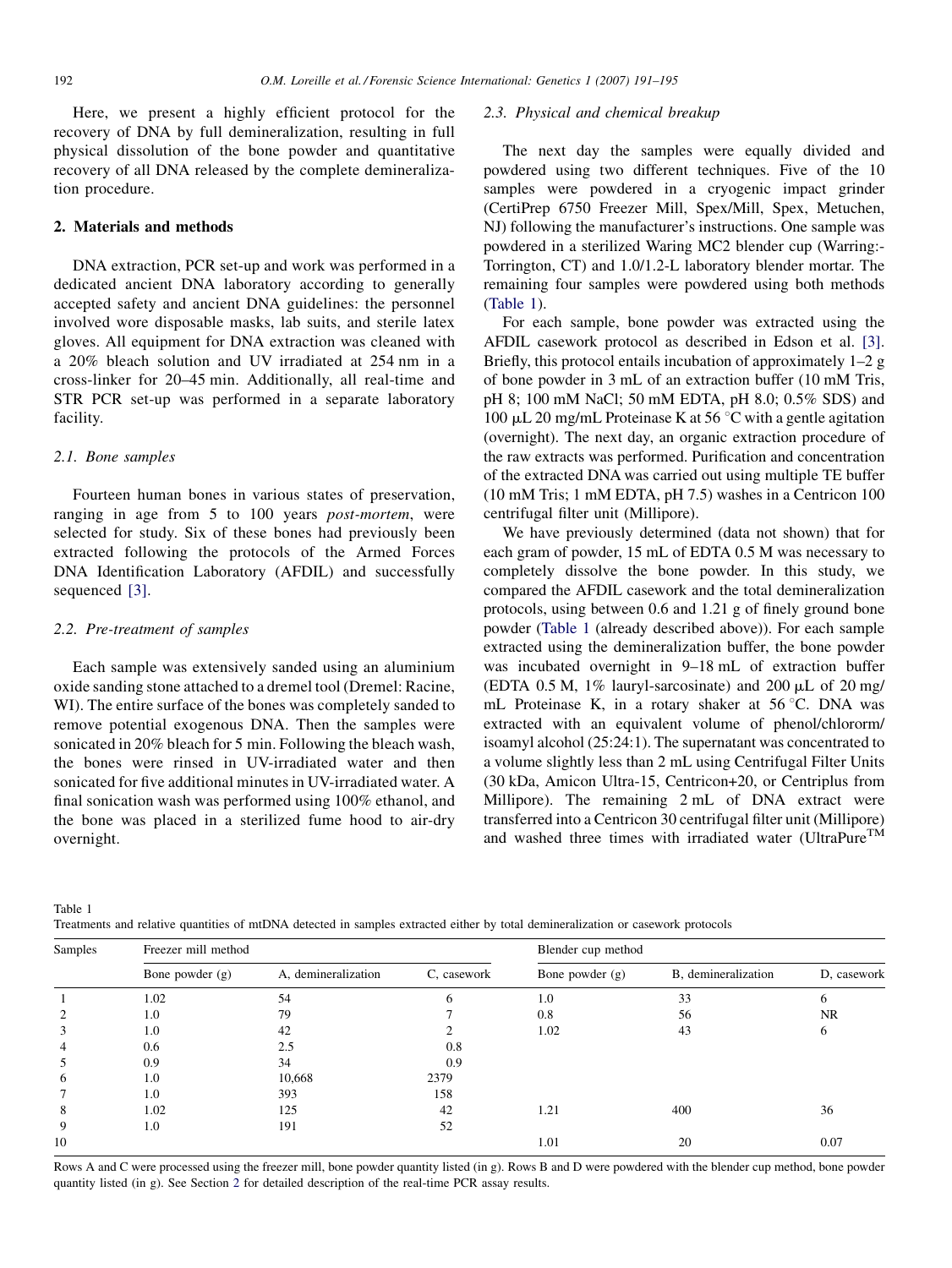<span id="page-2-0"></span>DNase/RNase-Free Distilled Water, Invitrogen). The final volume of all extracts was 100 mL.

# 2.4. Real-time DNA quantification and Inhibition monitoring

Each DNA extract was quantified using a real-time assay for relative quantification of a 143 bp fragment of mitochondrial DNA (modified after [\[4\]](#page-4-0)). All samples were run in comparison to known quantities of 9947a DNA (Promega, Madison, WI). Reported values represent the quantity of mtDNA detected in the sample as compared to the quantity of mtDNA amplified from a known concentration (total genomic and mtDNA) of standard 9947a. For example, a result of  $10 \text{ pg/µL}$  indicates that the sample has the same quantity of mtDNA as a 9947a standard, whose total genomic and mtDNA concentration is  $10 \text{ pg/}\mu\text{L}$ . Thus, the quantities reported should be interpreted as relative values, not absolute values of mtDNA.

Internal positive controls (IPCs) were used for the detection of PCR inhibitors in our DNA extracts. Because inhibitors can skew the results of real-time data we diluted the extracts for quantitation and report quantification results only for assays where the IPC showed no sign of inhibition. Negative controls and reagent blanks were included in every step of the study and never showed any sign of contamination.

## 2.5. mtDNA and STR typing

mtDNA was sequenced as in [\[3\]](#page-4-0). Low copy number STR amplifications were conducted using the PowerPlex 16 system (Promega Corporation, Madison, WI) or the Yfiler system (Applied Biosystems, Foster City, CA). Thermal cycling temperatures and times were performed according to the manufacturer's recommendations. However, for each multiplex, twice the recommended Taq concentration and six additional PCR cycles were used (36 cycles). PCR products were separated on an Applied Biosystems 3100, and analyzed using Genescan software version 3.7. Genotyper version 3.7 was used to assign allele calls to electropherograms, using the allelic ladders provided in the respective kits as references.

#### 3. Results

# 3.1. Total demineralization protocol versus standard protocol

Experiments were conducted to address the following questions. First and foremost, we were interested in comparing the DNA yield from a protocol focusing on complete demineralization of the bone powder to a standard protocol that involves the disposal of significant quantities of undissolved skeletal material (data not shown). In this particular experiment, we also investigated any potential benefits of using a freezer mill versus a blender cup. Since freezer mills tend to grind bone more finely than do blender cups, we were interested in determining whether or not this resulted in increased DNAyields. A total of 28 extractions were performed: for nine samples, the bones were ground with the freezer mill and the powder equally split for subsequent extraction with the total demineralization and standard extraction protocol. For five specimens, bones were ground in a blender cup and extracted with both protocols as outlined above. The results are summarized in [Table 1](#page-1-0), with relative quantities of mtDNA, according to real-time data, listed for each sample, grinding method and extraction method. Six samples with a known mtDNA haplotype from previous casework investigations showed concordant results with our total demineralization protocol. In every extraction using the demineralization protocol, we observed total dissolution of the bone powder. For each comparative extraction, the total demineralization procedure yielded higher amounts of DNA than the standard protocol: on average, approximately 4.6 times more DNA was recovered with the new protocol. However, for any given bone sample anywhere between 2.5 and 100+ times more DNA was recovered.

## 3.2. Freezer mill versus blender

For those samples extracted with all four treatments, DNA yields from freezer mill extractions did not consistently yield more DNA. In fact, on a per gram basis of bone powder (comparing both protocols), the average DNA yields from the blender cup were actually higher than those from the freezer mill (65 pg/ $\mu$ L compared to 44 pg/ $\mu$ L). On a sample by sample basis, however, the results were inconsistent. Four of the comparative extractions yielded more DNA with the freezer mill and four extractions yielded more with the blender cup. For each of these categories (freezer mill and blender cup) two of the extractions were conducted with the total demineralization protocol and two with the standard protocol. So, while it is clearly beneficial to use the total demineralization extraction, the benefits of one grinding method over the other appear minimal.

## 3.3. Reduction of sample material

Given the increased yields observed with the demineralization extraction protocol, another parameter we were interested in varying was the quantity of starting skeletal material.

#### Table 2

Treatments and relative mtDNA quantities of samples extracted using the total demineralization protocol vs. the standard protocol

| Sample        | Extraction | Bone powder | Real-time data |
|---------------|------------|-------------|----------------|
| A             | Demin.     | 0.2         | 2.83           |
|               | Casework   | 1.96        | 0.16           |
|               |            | 1.65        | 0.16           |
| B             | Demin.     | 0.2         | 28.56          |
|               | Casework   | 2.02        | 0.34           |
|               |            | 1.29        | 1.33           |
| $\mathcal{C}$ | Demin.     | 0.2         | 5.95           |
|               | Casework   | 1.93        | 0.18           |
|               |            | 2.16        | 0.33           |
| D             | Demin.     | 0.2         | 31.42          |
|               | Casework   | 2.04        | 1.19           |

See Section [2](#page-1-0) for detailed description of the real-time PCR assay results.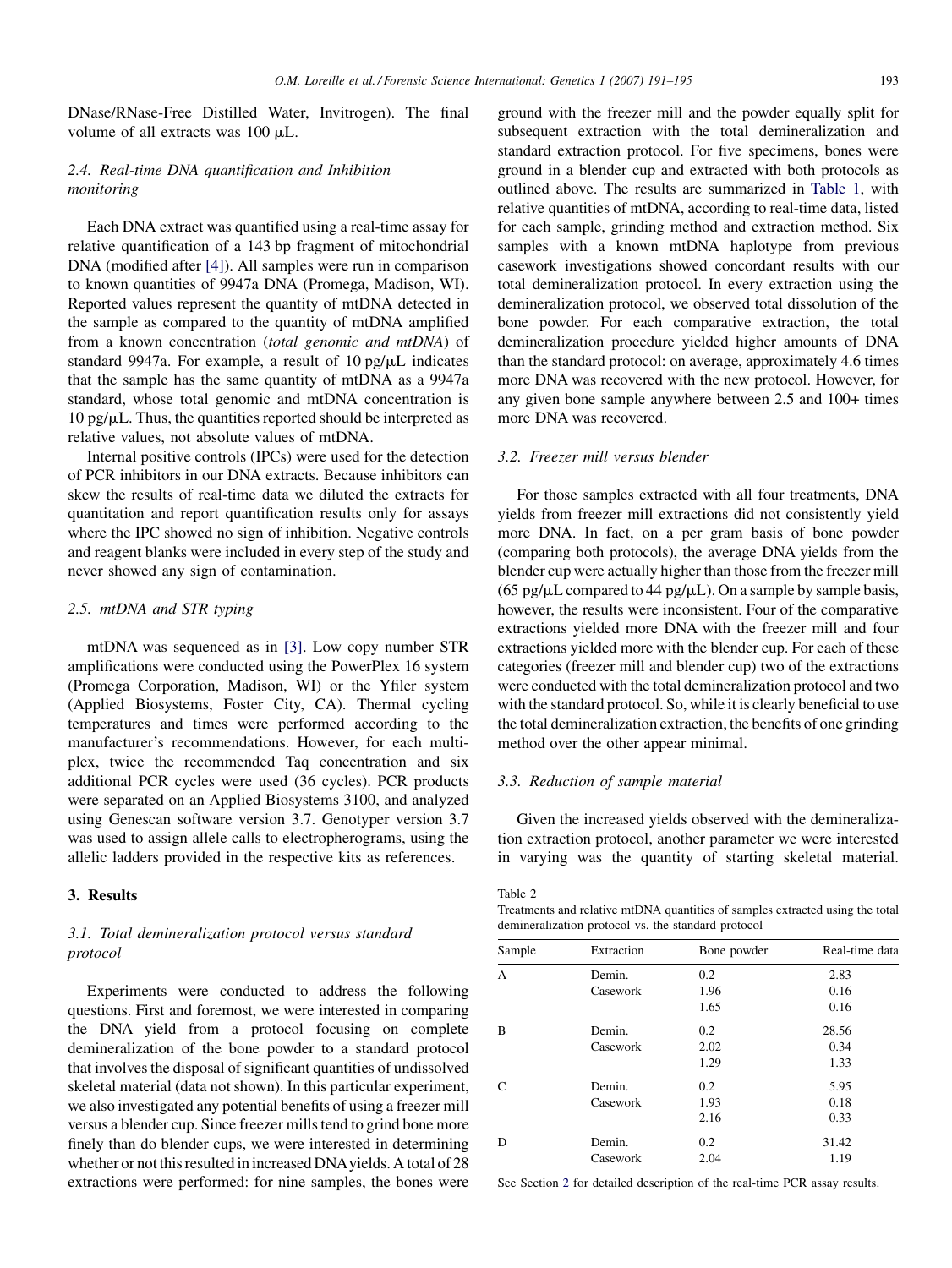| Table 3                                     |  |
|---------------------------------------------|--|
| STR profiles obtained from LCN STR analysis |  |

| Markers          | Sample 3                 |                          | Sample 8                 |                          |                  |                          | Sample 9                 |                   |
|------------------|--------------------------|--------------------------|--------------------------|--------------------------|------------------|--------------------------|--------------------------|-------------------|
|                  | Demineralization         | Casework                 | Demineralization<br>(FM) | Demineralization<br>(BC) | Casework<br>(FM) | Casework<br>(BC)         | Demineralization         | Casework          |
| D3S1358          | 16, 17                   | 16, 17                   | 15, 18                   | 15, 18                   |                  |                          | 14, 15                   |                   |
| TH <sub>01</sub> | 7, 8                     | $8, -$                   | $9.3, -$                 | $9.3, -$                 |                  | $\overline{\phantom{0}}$ | 9, 9.3                   | $9, -$            |
| D21S11           | 24.2, 29                 |                          | $29, -$                  | $29, -$                  |                  |                          | $30, -$                  |                   |
| D18S51           | $\overline{\phantom{0}}$ |                          |                          | $\overline{\phantom{0}}$ |                  |                          |                          |                   |
| Penta E          | $\overline{\phantom{0}}$ | $\overline{\phantom{0}}$ |                          | $\overline{\phantom{0}}$ |                  | -                        | -                        | $\qquad \qquad -$ |
| D5S818           | 11, 13                   | 11, 13                   | 11, 12                   | $11, -$                  |                  | -                        | 11, 12                   | $12, -$           |
| D13S317          | 10, 12                   | 10, 12                   | -                        | 8, 13                    |                  |                          | 10, 12                   |                   |
| D7S820           | 8, 9                     |                          |                          | $\qquad \qquad -$        |                  | $\overline{\phantom{0}}$ | 11, 12                   |                   |
| D16S539          | $\qquad \qquad -$        |                          |                          |                          |                  |                          | 9, 12                    |                   |
| CSF1PO           | $\overline{\phantom{0}}$ |                          | $9, -$                   | $\overline{\phantom{0}}$ |                  | $\overline{\phantom{0}}$ | 9, 11                    |                   |
| Penta D          | $\overline{\phantom{0}}$ |                          | $10, -$                  |                          |                  | $\overline{\phantom{0}}$ | $\overline{\phantom{0}}$ |                   |
| Amelo.           | X, Y                     | X, Y                     | X, Y                     | $Y_{2}$ -                | $X_{1}$ –        | $X, -$                   | X, Y                     | $X, -$            |
| vWA              | 16, 18                   | 16, 18                   | $17, -$                  | $17, -$                  |                  | -                        | $18, -$                  | $18, -$           |
| D8S1179          | $15, -$                  | $15, -$                  | $14, -$                  |                          |                  |                          | $13, -$                  |                   |
| <b>TPOX</b>      | $\overline{\phantom{0}}$ | $8. -$                   |                          | $8, -$                   |                  | $\overline{\phantom{0}}$ | $9, -$                   |                   |
| <b>FGA</b>       |                          | $-$                      | $22, -$                  |                          |                  |                          | $21, -$                  |                   |

Sample 8 was extracted with both, total demineralization and casework protocol, using either the freezer mill (FM) and a blender cup (BC) method.

Because the standard protocol requires between 1 and 2 g of bone powder, in many cases smaller elements go untested because the likelihood of successful DNA profiling is small. If the demineralization protocol produces sufficient and amplifiable quantities of DNA from small bone fragments, then the spectrum of skeletal elements that qualify for DNA testing broadens. In order to address this question, we tested four different bone fragments. Each bone was extracted with the standard protocol, using 1–2 g of bone powder, and the modified protocol, using 0.2 g of bone powder. In all samples tested, DNA yields from the total demineralization protocol (0.2 g of bone powder) were greater than the yields from 5 to 10 times more bone powder using the standard extraction ([Table 2](#page-2-0)). On the basis of DNA-yield per gram bone powder, the total demineralization protocol using 0.2 g of bone powder resulted in an average of 228 times more DNA than the standard protocol using 1–2 g. Comparing this to the 4.6-fold improvement seen when the same amount of bone powder used for both extraction methods, our data suggest that extraction efficiency is much higher for smaller samples amounts. These observations are derived from a limited set of experiments that should be expanded prior to drawing definite, generalizable conclusions. Toward this goal, additional experiments currently underway further support these observations (data not reported).

Another benefit of the reduction of sample material for DNA extraction appeared to be the reduction of inhibition problems as assessed by shifts in the Ct of the internal positive control of the real-time quantitative PCR assay. Our findings (data not shown) confirmed the observation that when using more bone powder, the quantity of co-extracted inhibitors also increased. This problem can be overcome either by adding an additional purification step (e.g. the Cleamix kit from Talent (Trieste, Italy) or the PCR purification kit from Qiagen) or by using more Taq Polymerase during the amplification. However, by simply reducing the amount of input bone powder, inhibition can be minimized without additional reagents and/or steps that may also increase the risk of contamination.

## 3.4. STR analysis

In order to assess the practical implications of increased DNA yields by total demineralization versus our standard protocol in a casework setting, four samples from the first sideby-side experiments (equal quantities of bone powder) that showed relatively high mtDNA quantities  $(>100 \text{ pg/µL})$ [Table 1](#page-1-0)) were subjected to STR testing using low copy number (LCN) analysis [\[5\].](#page-4-0) Samples 6 and 7 gave either full or partial profiles using either casework or total demineralization protocol amplified with the PowerPlex<sup>®</sup> 16 kit (Promega, Madison, WI). As expected, the total demineralization protocol proved to be most beneficial in those cases in which the DNA yields from the standard extraction protocol were poor. For example, the LCN profile recovered from Sample 8, extracted with total demineralization (powdered either with the freezer mill or the blender), gave a partial profile employing LCN techniques (Table 3). In contrast, this sample, when extracted with the standard AFDIL protocol, produced no STR results beyond a partial Amelogenin profile. Sample 9 gave a partial profile for both extraction methods. However, 17 more alleles at 9 additional loci were obtained with the total demineralization technique (Table 3). This was also the case, though the results were not quite as compelling, for a sample of relatively low mtDNA quantity (Sample 3) tested with LCN STR analysis. For all samples analyzed in this study, the extracts from the total demineralization protocol outperformed those from the standard protocol.

## 4. Conclusions

We have demonstrated that an extraction protocol that includes complete demineralization of the bone/tooth powder